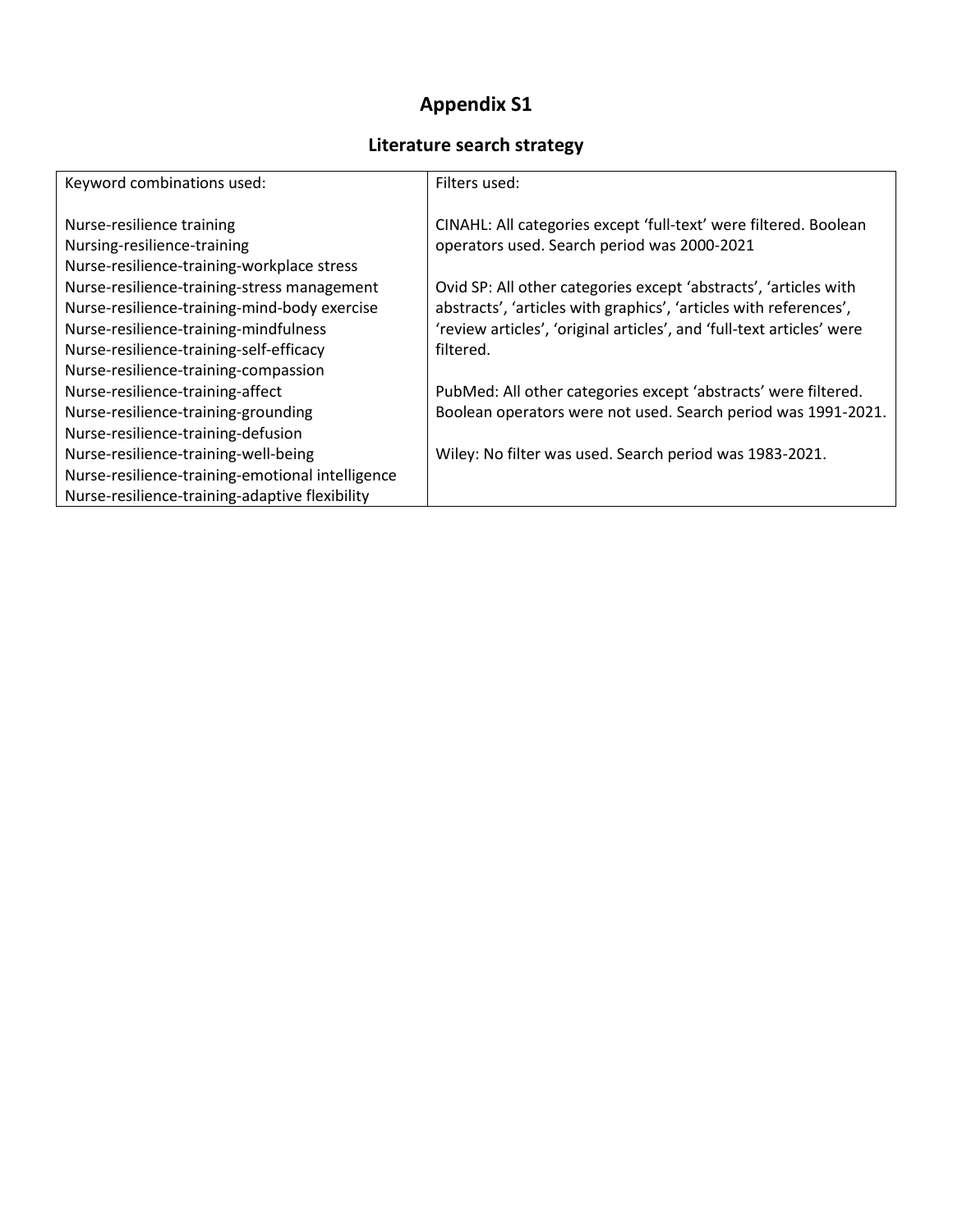## **Appendix S2: PRISMA Checklist**

| <b>Section and</b><br><b>Topic</b> | <b>Item</b><br>#  | <b>Checklist item</b>                                                                                                                                                                                                                                                                                      | <b>Location</b><br>where item is<br>reported |
|------------------------------------|-------------------|------------------------------------------------------------------------------------------------------------------------------------------------------------------------------------------------------------------------------------------------------------------------------------------------------------|----------------------------------------------|
| <b>TITLE</b>                       |                   |                                                                                                                                                                                                                                                                                                            |                                              |
| Title                              | 1                 | Identify the report as a systematic review.                                                                                                                                                                                                                                                                | Page 1                                       |
| <b>ABSTRACT</b>                    |                   |                                                                                                                                                                                                                                                                                                            |                                              |
| Abstract                           | $\overline{2}$    | See the PRISMA 2020 for Abstracts checklist.                                                                                                                                                                                                                                                               | Page 2                                       |
| <b>INTRODUCTION</b>                |                   |                                                                                                                                                                                                                                                                                                            |                                              |
| Rationale                          | 3                 | Describe the rationale for the review in the context of existing knowledge.                                                                                                                                                                                                                                | Page 3,4                                     |
| Objectives                         | 4                 | Provide an explicit statement of the objective(s) or question(s) the review addresses.                                                                                                                                                                                                                     | Page 4                                       |
| <b>METHODS</b>                     |                   |                                                                                                                                                                                                                                                                                                            |                                              |
| Eligibility criteria               | 5                 | Specify the inclusion and exclusion criteria for the review and how studies were grouped for the syntheses.                                                                                                                                                                                                | Page 4,5                                     |
| Information<br>sources             | 6                 | Specify all databases, registers, websites, organisations, reference lists and other sources searched or consulted to identify studies. Specify the<br>date when each source was last searched or consulted.                                                                                               | Page 5                                       |
| Search strategy                    | $\overline{7}$    | Present the full search strategies for all databases, registers and websites, including any filters and limits used.                                                                                                                                                                                       | Appendix S2                                  |
| Selection process                  | 8                 | Specify the methods used to decide whether a study met the inclusion criteria of the review, including how many reviewers screened each record<br>and each report retrieved, whether they worked independently, and if applicable, details of automation tools used in the process.                        | Page 5                                       |
| Data collection<br>process         | 9                 | Specify the methods used to collect data from reports, including how many reviewers collected data from each report, whether they worked<br>independently, any processes for obtaining or confirming data from study investigators, and if applicable, details of automation tools used in the<br>process. | Page 5,6                                     |
| Data items                         | 10a               | List and define all outcomes for which data were sought. Specify whether all results that were compatible with each outcome domain in each<br>study were sought (e.g. for all measures, time points, analyses), and if not, the methods used to decide which results to collect.                           | Table S1                                     |
|                                    | 10 <sub>b</sub>   | List and define all other variables for which data were sought (e.g. participant and intervention characteristics, funding sources). Describe any<br>assumptions made about any missing or unclear information.                                                                                            | Table S1                                     |
| Study risk of bias<br>assessment   | 11                | Specify the methods used to assess risk of bias in the included studies, including details of the tool(s) used, how many reviewers assessed each<br>study and whether they worked independently, and if applicable, details of automation tools used in the process.                                       | Tables S2a&b                                 |
| <b>Effect measures</b>             | $12 \overline{ }$ | Specify for each outcome the effect measure(s) (e.g. risk ratio, mean difference) used in the synthesis or presentation of results.                                                                                                                                                                        | Page 5                                       |
| Synthesis<br>methods               | 13а               | Describe the processes used to decide which studies were eligible for each synthesis (e.g. tabulating the study intervention characteristics and<br>comparing against the planned groups for each synthesis (item #5)).                                                                                    |                                              |
|                                    | 13 <sub>b</sub>   | Describe any methods required to prepare the data for presentation or synthesis, such as handling of missing summary statistics, or data<br>conversions.                                                                                                                                                   |                                              |
|                                    | 13 <sub>c</sub>   | Describe any methods used to tabulate or visually display results of individual studies and syntheses.                                                                                                                                                                                                     |                                              |
|                                    | 13d               | Describe any methods used to synthesize results and provide a rationale for the choice(s). If meta-analysis was performed, describe the<br>model(s), method(s) to identify the presence and extent of statistical heterogeneity, and software package(s) used.                                             |                                              |
|                                    | 13e               | Describe any methods used to explore possible causes of heterogeneity among study results (e.g. subgroup analysis, meta-regression).                                                                                                                                                                       |                                              |
|                                    | 13f               | Describe any sensitivity analyses conducted to assess robustness of the synthesized results.                                                                                                                                                                                                               |                                              |
| Reporting bias<br>assessment       | 14                | Describe any methods used to assess risk of bias due to missing results in a synthesis (arising from reporting biases).                                                                                                                                                                                    |                                              |